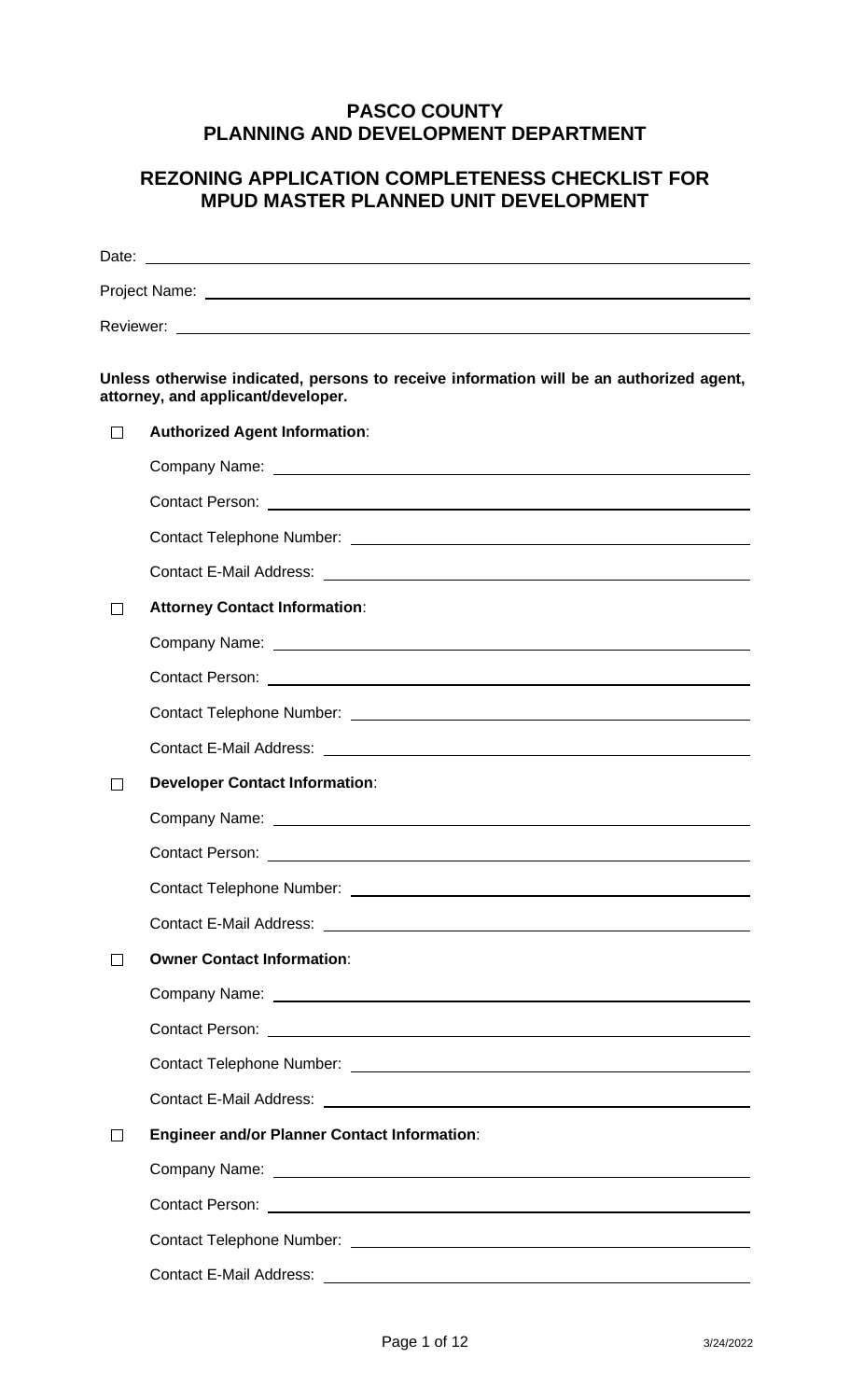#### **Transportation Consultant Contact Information**:  $\Box$

| $\Box$ | <b>Environmental Consultant Contact Information:</b> |  |  |
|--------|------------------------------------------------------|--|--|
|        |                                                      |  |  |
|        |                                                      |  |  |
|        |                                                      |  |  |
|        |                                                      |  |  |
|        |                                                      |  |  |

**E-mail addresses are crucial since all correspondence will be via e-mail, if possible.**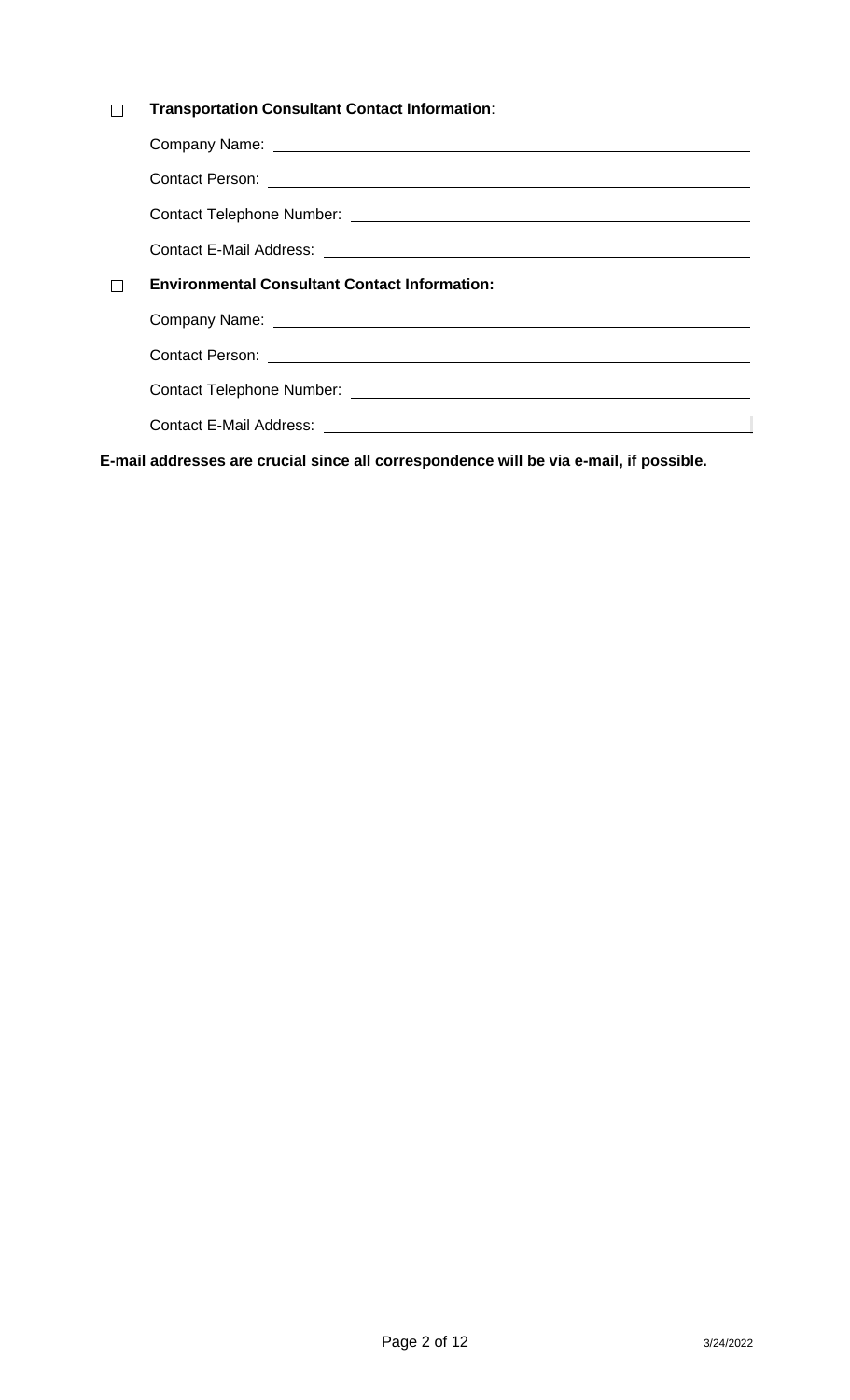# Submittal Requirements (Land Development Code [LDC], Section 402.2.C)

| <b>Submitted</b> | <b>Number</b><br><b>Required</b> | <b>Documents</b>                                                                                                                                              |
|------------------|----------------------------------|---------------------------------------------------------------------------------------------------------------------------------------------------------------|
| □                | 1                                | Application for Zoning Amendment (original document)                                                                                                          |
| $\Box$           | $\mathbf 1$                      | Property Boundary Survey (signed and sealed)                                                                                                                  |
| П                | $\mathbf{1}$                     | Timing & Phasing Approved/Exempt                                                                                                                              |
| $\Box$           | $\mathbf 1$                      | Copy of Warranty Deed(s)                                                                                                                                      |
| $\Box$           | $\mathbf 1$                      | Environmental Wildlife Habitat Study                                                                                                                          |
| $\Box$           | $\mathbf 1$                      | Copy of Recent Tax Bill(s), LDC, Section 301.2, Effect of Overdue<br>Taxes, Liens, and Fines                                                                  |
| П                | $\mathbf{1}$                     | Notarized Agent of Record Letter (signed original)                                                                                                            |
| □                | 1                                | MPUD Master Planned Unit Development Plan (1:200' scale; unless<br>otherwise agreed upon by the Planning and Development<br>Department)                       |
| $\Box$           | 1                                | Residential Developments Only - Conceptual Layout Plan - "Yield<br>Plan" (plan can be marked "Informational Purposes Only")<br>(can be returned upon request) |
| П                | $\mathbf{1}$                     | <b>MPUD Master Planned Unit Development Narrative</b>                                                                                                         |
| П                | 1                                | <b>Appropriate Application Fee</b>                                                                                                                            |
| $\Box$           | 1                                | Cultural Resource Assessment Survey (or Letter of Clearance<br>pursuant to the Land Development Code [LDC], Section<br>402.2.C.4.d)                           |
| $\Box$           | 1                                | District School Board of Pasco County Questionnaire (signed by the<br>School Board; revised 7/26/06) (commercial only projects not<br>applicable)             |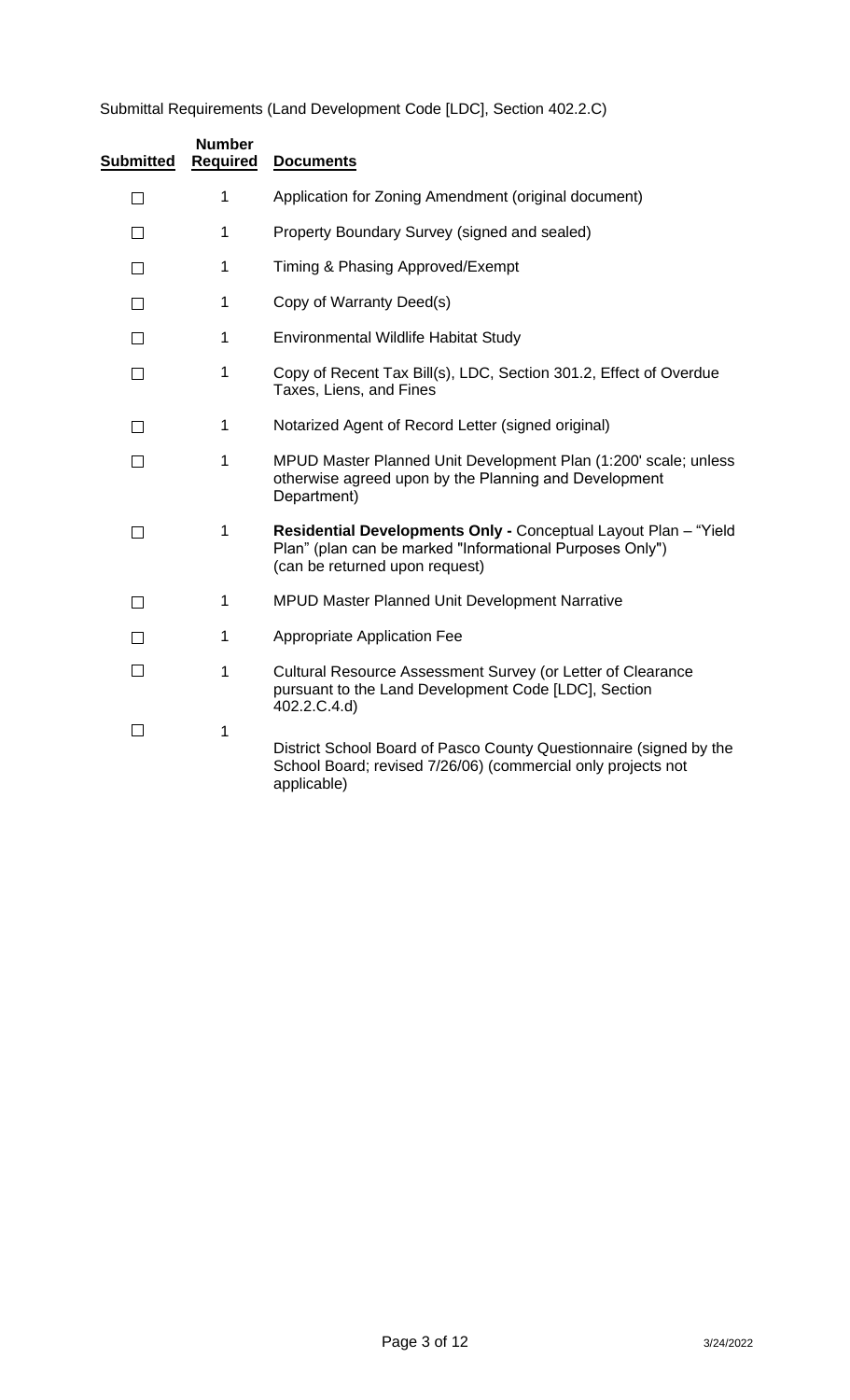#### **The following information must appear on the master plan (if not feasible to show on plan, the information must accompany the master plan submittal via a narrative):**

Project Description, LDC, Section 402.2.C.2: (Refer also to Section 522 for additional information regarding the MPUD design, uses, etc.)

- $\Box$ a. The general purpose and character of the proposed development.
- $\Box$ b. Land use by acreage, densities, and intensities.
- c. Structural concepts, including height and anticipated building type.  $\Box$
- d. Recreation and open space.  $\Box$
- e. Facilities commitments.  $\Box$
- $\Box$ f. A statement describing the intent for the management of common areas and facilities.
- g. Any requests for special approval to vary from the standards of this Code, Sec- $\Box$ tion 407.

#### Map Information, Section 402.2.C.3:

- a. Location map showing the relationship between the areas proposed for  $\Box$ development and surrounding properties, including a current aerial photograph, which in no case shall be older than that available at the Pasco County Property Appraiser's Office with boundaries of development and roadway layout delineated.
- b. All major County roads within one (1) mile of the proposed development.  $\Box$
- $\Box$ c. Wellhead Protection Areas and Special Protection Areas for all Community Water System supply wells within the proposed development and within 1,000 feet of the proposed development.
- d. The location of all existing and proposed roadways, rights-of-way, and  $\Box$ easements adjacent to or within the property.

Physical Resources, LDC, Section 402.2.C.4:

- $\Box$ a. Topographic information providing 100-year floodplain and wetland delineations. The most recent U.S. Geological Survey Topographical Survey and U.S. Geological Survey Flood Prone or Federal Emergency Management Agency Mapping may be used for topography on flood-prone delineations. Pasco County wetlands maps or aerial photography interpretation may be used for wetlands delineation.
- $\Box$ b. A soils survey, which may be based on the most recent Pasco County Soils Survey, drawn to the same scale as the master plan and clearly identifying all soil types, especially those areas which are apparently not suitable for buildings or major structures due to the soil's limitations.
- $\Box$ c. An environmental/wildlife habitat study evaluating plant and animal species listed as endangered, threatened, or species of special concern as designated by the State and Federal authorities, including the following description of the parcel: documentation of data collected and reviewed (such as the Florida Land Use and Cover Classification System, U.S. Fish and Wildlife, and Florida Fish and Wildlife Conservation Commission) and field survey map that characterizes and describes the natural resources of the site, including the location of protected species confirmed on the site and habitat suitable for protected species.
- d. A Phase I Cultural Resource Assessment, which shall include the following:  $\Box$ project scope, archival research, and identification of sites adjacent to the subject property; identification of research design; description of field methodology; field work; and analysis of the findings and conclusions.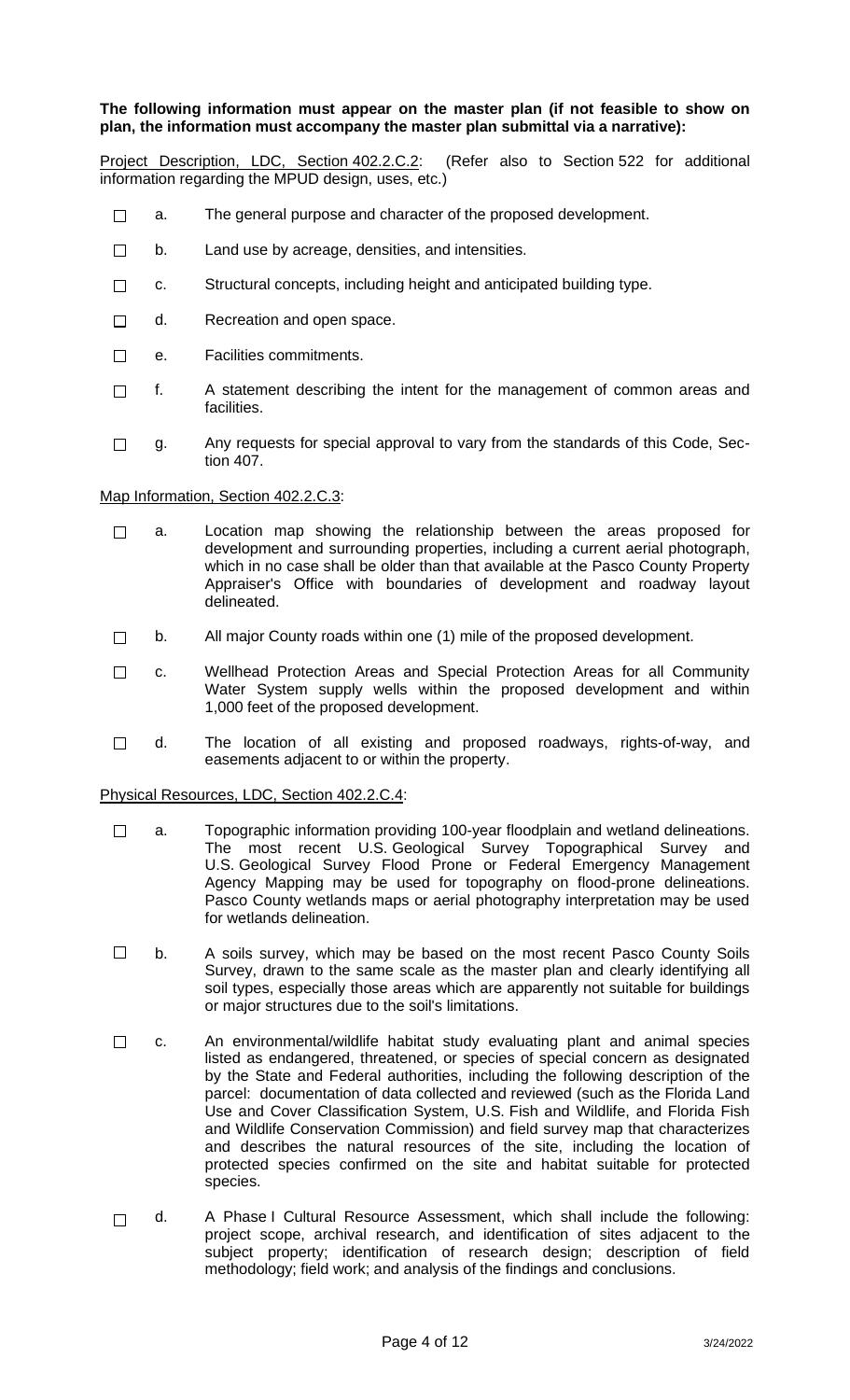$\Box$ e. A table showing estimated predevelopment and postdevelopment acres of wetlands by category (according to the Pasco County Comprehensive Plan) and a conceptual plan for the protection and use of on-site wetlands.

Master Plan, LDC, Section 402.2.C.5:

- $\Box$ a. The master plan shall have the following base information:
	- (1) Topography;
	- (2) Floodplains and elevations;
	- (3) Wetlands (Categories I, II, and III); and
	- (4) Critical linkages as defined in the Comprehensive Plan.
- b. The master plan shall graphically depict the proposed use of the site, including:  $\Box$ 
	- (1) Proposed land uses, including the proposed number of units, lots, nonresidential square feet, density, and intensity as applicable;
	- (2) A conceptual lot layout;
	- (3) Open space;
	- (4) Proposed preservation or conservation areas;
	- (5) The proposed location of major streets and thoroughfares;
	- (6) A generalized mobility plan, including bicycle, pedestrian, and transit facilities;
	- (7) Recreation areas for residential projects, including neighborhood parks;
	- (8) Buffers and setbacks meeting the requirements of this Code and as necessary to ensure compatibility with the surrounding area; and
	- (9) Major facilities, including a delineation of proposed school sites and fire station sites, if necessary, for the service of the area as developed.
- $\Box$ c. The master plan shall identify:
	- (1) The existing zoning;
	- (2) The existing land use; and
	- (3) The Future Land Use (FLU) Classification on the site and the surrounding areas within 500 feet of the site.
- $\Box$ d. The master plan shall include a phasing plan that describes the proposed timing for, location of, and sequence of phasing or incremental development and the proposed density for each such phase or increment of development. The applicant may provide approved Development of Regional Impact information which satisfies this requirement.
- e. A table showing acreage for each category of land use including Categories I, II,  $\Box$ and III Wetlands; critical linkages; open space; and recreation.
- f. A table of proposed minimum and/or maximum gross and net residential  $\Box$ acreages for residential land uses and proposed minimum and/or maximum floor area ratio for nonresidential land uses, as applicable (see LDC, Section 522.2).
- g. For EC-MPUD (Employment Center), attach Addendum A.  $\Box$
- h. For CS-MPUD (Conservation Subdivision), attach Addendum B.  $\Box$
- i. For PD-MPUD (Planned Development), attach Addendum C. $\Box$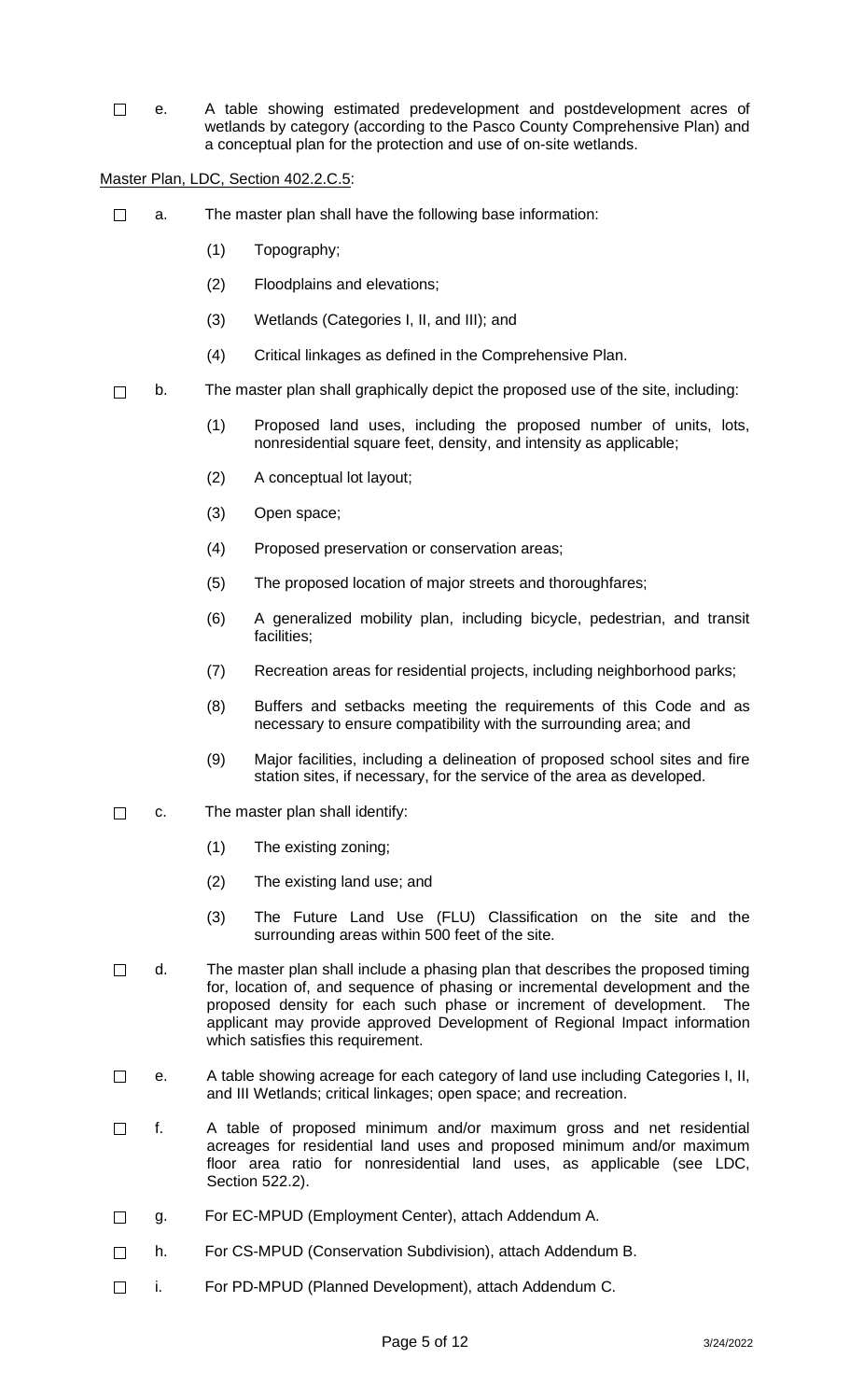- $\Box$ a. Identify the location/source of sanitary sewers, potable water facilities, and the approximate location of existing facilities on the master plan, as required by this Code, Section 903.
- $\Box$ b. The general direction of natural surface drainage of the proposed MPUD, including a general statement regarding the disposal of stormwater drainage, including identification of whether a site falls within a basin of special concern and/or lies within the areas depicted on Maps 2-4, Flood Prone Areas, of the Comprehensive Plan.
- c. An analysis of the impact of the proposed MPUD on schools and other public  $\Box$ facilities as provided in this Code, Section 1301.

Transportation Management, LDC, Section 402.2.C.7.:

- $\Box$ a. A transportation analysis in accordance with the Traffic Impact Study guidelines in Section 901.5.
- $\Box$ b. A roadway plan for the MPUD Master Planned Unit Development shall be shown on the submitted master plan, including subdivision access locations, internal subdivision collector roadways, and roadways required by Section 901, Collector and Arterial Spacing and Design Standards.
- $\Box$ c. A traffic study shall be completed and approved by the County prior to the scheduling of the Board meeting for the total MPUD rezoning.

#### Content Meeting, LDC, Section 303.6.A:

The owner/applicant shall submit a development approval application pursuant to the  $\Box$ applicable submittal requirements contained within the Development Manual. A content-review consultation is mandatory for all development approval applications prior to acceptance.

To schedule a content meeting, please contact the Zoning and Site Development Department at (727) 847-8132.

**If all the required information is not adequately addressed and, if applicable, does not appear on the master plan, the application may be deemed incomplete for content.**

**If the proposed MPUD Master Planned Unit Development is also an EC (Employment Center), CS (Conservation Subdivision), or PD (Planned Development), please refer to the following appropriate additional checklist and provide additional information as requested:**

- **Addendum A - Use for EC (Employment Center)**  $\Box$
- **Addendum B - Use for CS (Conservation Subdivision)**  $\Box$
- $\Box$ **Addendum C - Use for PD (Planned Development)**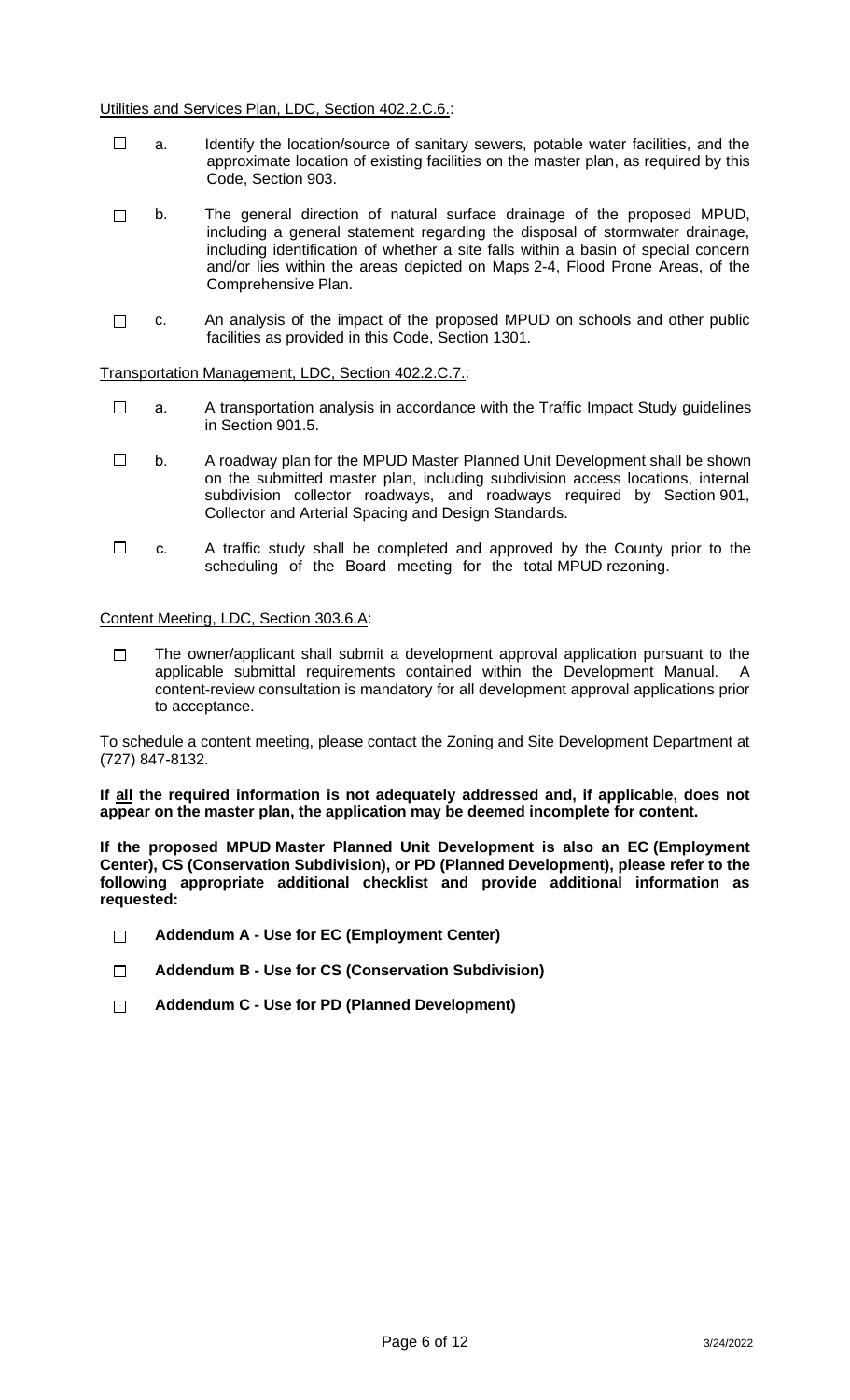# **ADDENDUM A**

### **EC (EMPLOYMENT CENTER), LAND DEVELOPMENT CODE, SECTION 522.5.A**

If the MPUD Master Planned Unit Development is also an EC (Employment Center), then, in addition to the MPUD Master Planned Unit Development checklist, please use this checklist to provide the following:

Mix of Use Requirement, Land Development Code, Section 522.5.B.1:

 $\Box$ The EC (Employment Center) master plan shall be developed to accommodate an areawide composite land use mix as described in the Land Development Code, Section 522.5.B.

OR

De Minimis Size Parcels, Land Development Code, Section 522.5.B.2.  $\Box$ 

#### Determination of the Mix. Land Development Code, Section 522.5.B.3:

- Except for the employment center located at the I-75/U.S. 41 intersection, the Pasco  $\Box$ County Comprehensive Plan requires an areawide composite land use mix for the EC (Employment Center) FLU Classification, which represents the range of uses that are required to be achieved within each employment center area as designated on the FLU map. An applicant within an EC-MPUD has four options to demonstrate that an individual parcel, site, or project meets the mix of use requirement and must demonstrate one of the following (**circle one below)**:
	- a. That the specific parcel, site, or project provides the mix of uses, as specified in Section 522.5.B.1, based upon the uses proposed in the MPUD master plan.
	- b. That the specific parcel, site, or project is consistent with an areawide employment center plan that has been accepted by the Board of County Commissioners (BCC) and adopted by a special area policy into the Comprehensive Plan consistent with the mix of uses in Section 522.5.B.1.
	- c. The applicant may prepare an areawide employment center plan consistent with the community planning process of Section 522.6 and the mix of uses in Section 522.5.B.1 and submit a project master plan consistent with the results of this process.
	- d. The applicant may request that the mix be determined on a first-come, first-served basis by submitting a plan for a single site within a designated employment center area. The site master plan shall be mailed to all affected property owners within 45 days of the date that the rezoning application is deemed complete.
	- e. If there are objections by landowners within the employment center area to the site master plan and the applicant has not resolved those objections prior to the Development Review Committee hearing date, the applicant will need to pursue an alternative option as listed in this section. If there are no objections, then at the time the matter is set for public hearing, the site master plan shall be sent to all affected property owners in addition to the requirements specified in Chapter 300. If there are any objections in writing or at a public hearing that cannot be resolved by the adoption date, the applicant will be required to pursue an alternative option as outlined in Section 522.5.B.2.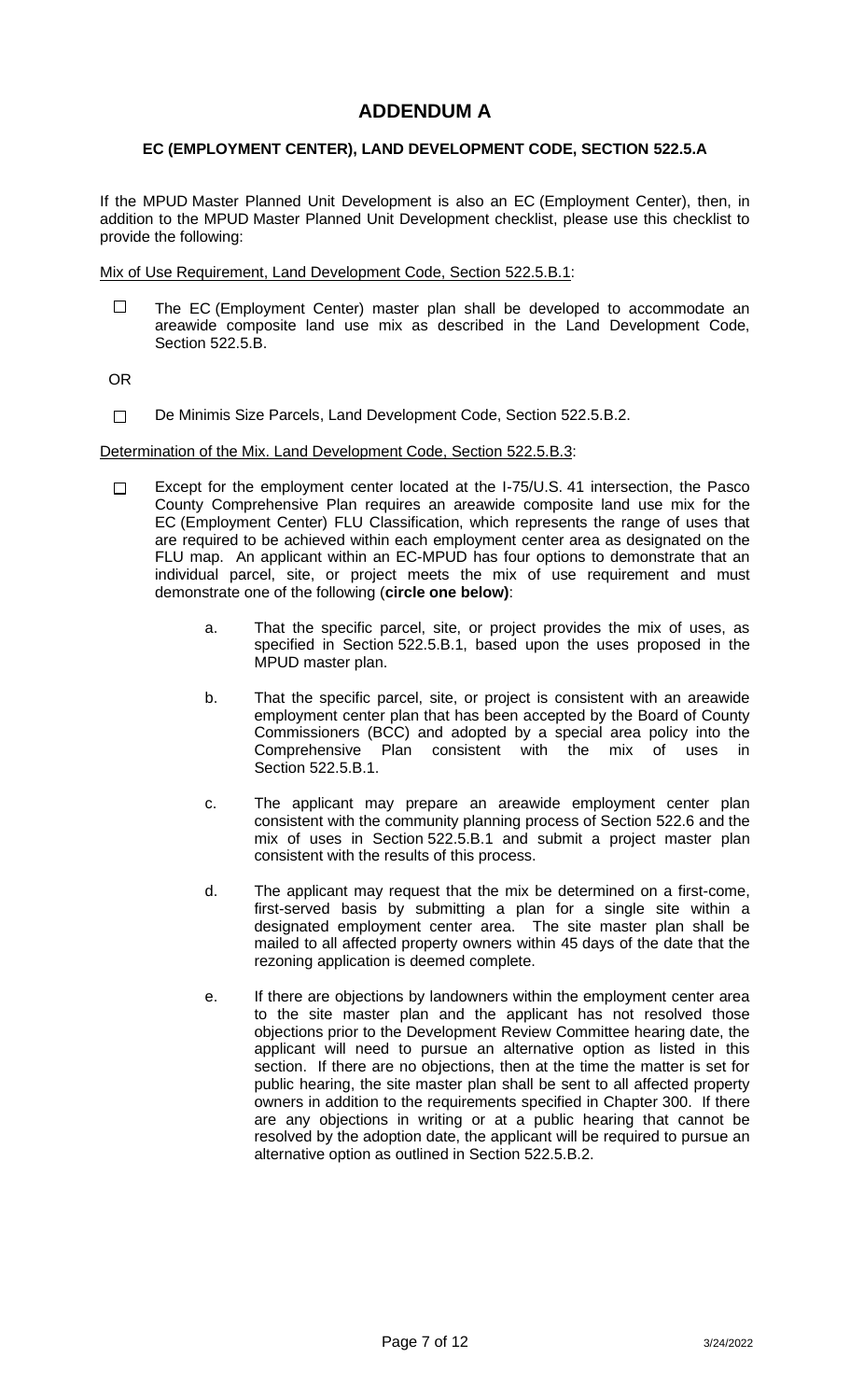#### Compatibility, Land Development Code, Section 522.5.C:

- The EC-MPUD (Employment Center) master plan may provide a mix of land uses as  $\Box$ provided in the Land Development Code, Section 522.5.B.1. The specific location of different uses shall be established on the approved master plan.
	- 1. Internal Compatibility: If applicable, when not under the de minimis size exemption as provided for in the Land Development Code, Section 522.5.B.2, the master plan shall demonstrate compliance with the following:
		- (a) Land uses within the master plan are arranged and designed in a complementary and compatible manner;
		- (b) Different uses within the proposed parcel, site, or project are effectively buffered to encourage full use and enjoyment of all property within the district;
		- (c) Vehicular-circulation system throughout the master plan that directs traffic in an efficient and safe manner; and
		- (d) Individual land use components of the master plan are interconnected by safe and convenient pedestrian linkages.
	- 2. External Compatibility: The master plan shall include appropriate development order conditions that accomplish "stepping down" building heights and transitioning land uses; e.g., gradual reduction of intensities and uses to minimize visual and noise impacts on either adjacent residential developments or the Northeast Pasco rural area, where applicable.

Description of Uses. Land Development Code, Section 522.5.D:

- Preferred Uses. The preferred uses permitted within the EC-MPUD include any one or  $\Box$ a combination of the following: corporate business park, industrial, or target primary business.
- $\Box$ Light Industrial Flex Space Supplemental Design Standards.

Areawide Employment Center Planning Process. Land Development Code, Section 522.6.B.:

- The areawide employment center planning process shall serve as one option for  $\Box$ reviewing and approving the required mix of uses within an EC-MPUD. The purpose of this process is to help facilitate an expedited process to create and/or amend a conceptual plan for an employment center area and to provide an opportunity for the concurrent approval of a proposed development within an EC-MPUD.
- $\Box$ General Elements. Land Development Code, Section 522.6.C:
	- 1. Provide an executive summary which outlines the vision and design of the entire employment center at that location.
	- 2. Describe the objectives of the study.
	- 3. Provide a recommended land use plan, and if appropriate, any conditions for development approval, which shall be met by, or imposed upon, development within the study area.
- Specific Elements. Land Development Code, Section 522.6.D:  $\Box$ 
	- 1. The applicant shall provide a map or series of maps which illustrate the location of the proposed study area within the County, including political boundaries; e.g., County and municipal boundaries, current ownership patterns, parcel sizes, existing boundaries of the study area and impact area(s), and a legible, recent, full-section aerial photograph (the most recent County Property Appraiser or Planning and Growth Management Department aerial photograph or equivalent) with the boundaries of the study area marked.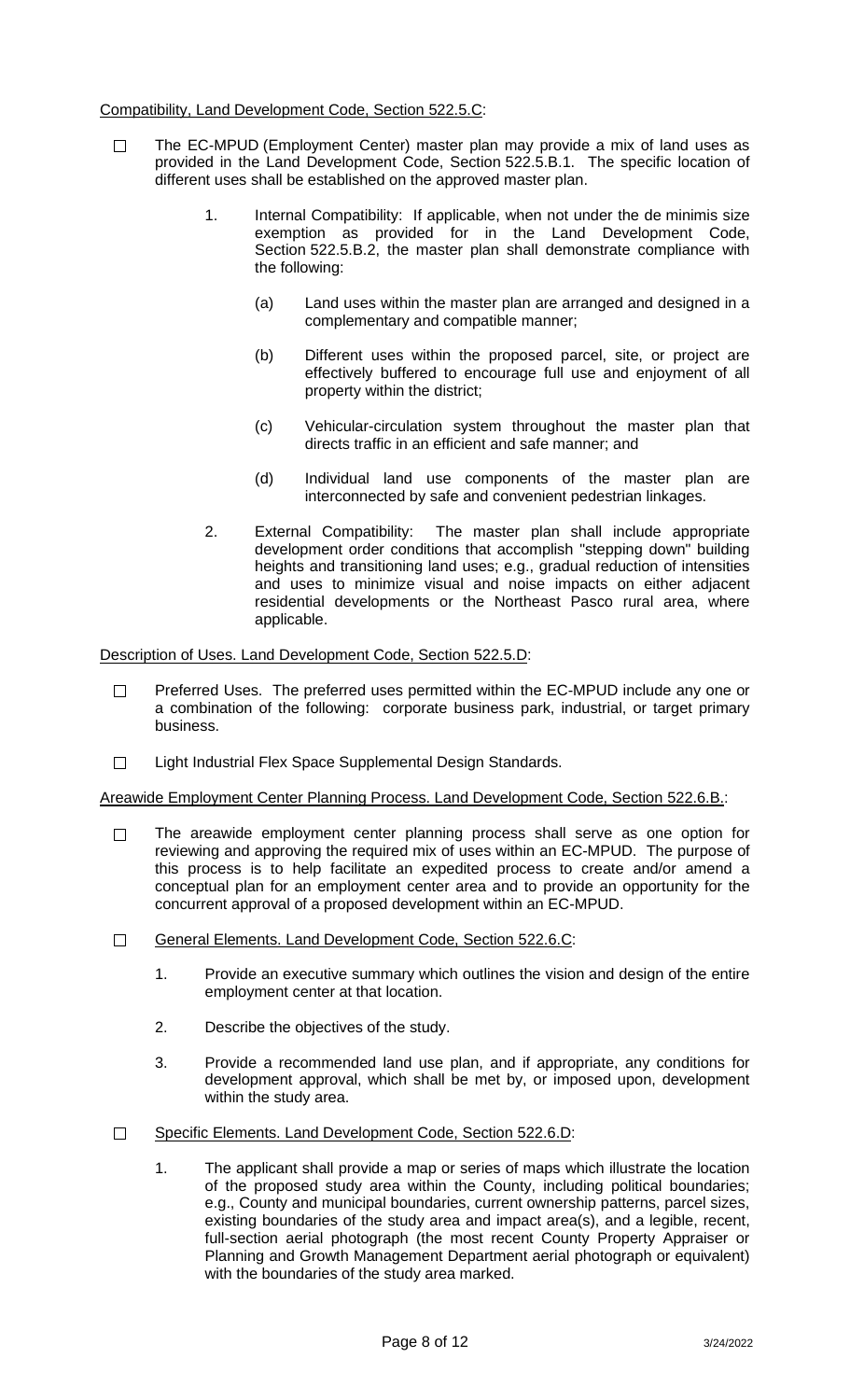- 2. When a new land use plan is developed for a geographic area for which an areawide employment center plan has previously been adopted, the County shall ensure that the following requirements are met:
	- (a) The previously adopted plan shall be fully considered in developing the new plan;
	- (b) All persons involved in preparing the adopted plan will be invited to participate in the citizen participation program for preparing the new plan;
	- (c) Any conflicts between a proposed new plan and the previously adopted plan will be identified and fully explained during the public participation process and during deliberations of the BCC; When a new plan is process and during deliberations of the BCC; adopted, the BCC shall take required actions, if any, to amend or replace the previously adopted plan; and
	- (d) The BCC shall hold a public hearing to take final action on the application upon review of the application and supporting documentation.
- 3. An applicant shall include the following information in their submittal:
	- (a) Information concerning the surrounding area to demonstrate the relationship of the EC-MPUD Zoning District to adjoining, existing and planned uses.
	- (b) The plan must demonstrate compliance with the provisions in Section 522.5.C relating to compatibility; and
	- (c) Any plan which requires more than five years to complete shall include a phasing plan as a part of the submittal.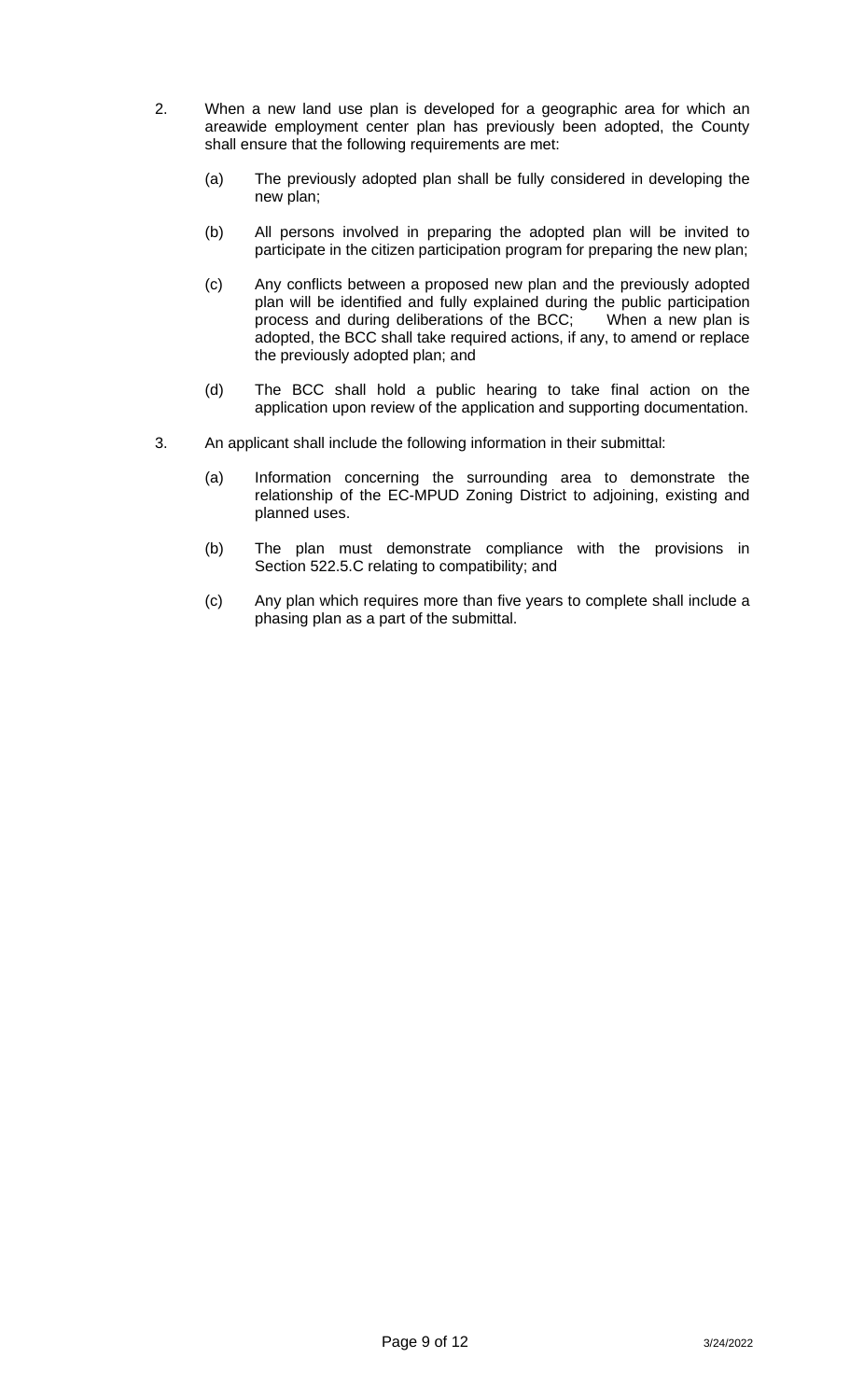## **ADDENDUM B**

#### **CONSERVATION SUBDIVISION MASTER PLANNED UNIT DEVELOPMENT (CS-MPUD) LAND DEVELOPMENT CODE, SECTION 522.7**

If the MPUD Master Planned Unit Development is also a CS (Conservation Subdivision), then, in addition to the MPUD Master Planned Unit Development checklist and master plan requirements, please use this checklist to provide the following **(Only certain sections of the Land Development Code apply to this checklist for content review purposes as indicated below)**:

A master plan shall be submitted in accordance with the LDC, Section 401.2.

- $\Box$ 1. Residential Development, Land Development Code, Section 522.7.D.2.a:
	- (1) Residential lots shall be arranged in a contiguous pattern(s), except as necessary to incorporate roads, drainage, and retention to preserve the function, purpose, and integrity of the on-site natural resources and environmental systems to the maximum extent practicable.
	- (2) Minimize disturbance to native habitats and other natural features.
	- (3) Protect and preserve the rural character and appearance of land when viewed from public roads and from abutting properties.
- $\Box$ 2. Residential Development Setback and Buffer Requirements, Land Development Code, Section 522.7.D.2.b:
	- (1) Show residential development set back a minimum of 100 feet from all CS-MPUD property boundary lines (unless contiguous to existing and/or approved urban development) and external road rights-of-way (outside the subject development). (BCC may approve a lesser setback.)
	- (2) Show a landscape buffer and/or setback buffer designed to protect and maintain the rural and agricultural character of the surrounding area. Utilization of the existing landscape and vegetation to the maximum extent practical is required. Per the Land Development Code, staff may require a detailed buffering plan.
- $\Box$ 3. CS-MPUD Open Space, Land Development Code, Section 522.7.D.2.c:
	- (1) Required Minimum Open Space: Show that the minimum of 50 percent of the gross acreage of the parcel is designated as CS-MPUD open space, exclusive of individual lots (excluding any permitted caretaker residence).
	- (2) Perpetual Easement: CS-MPUD open space shall be preserved in perpetuity through the use of an irrevocable open space or conservation easement or other mechanism that transfers all development rights to the residential development portion of the CS-MPUD and extinguishes all development rights on the CS-MPUD open space.
	- (3) External Connectedness: Show on the master plan, when contiguous off-site open space exists, that the CS-MPUD open space is reasonably configured to create or add to a larger contiguous off-site network of interconnected open space, particularly ones with existing native wildlife habitats, and opportunities that arise for providing open space that may assist in restoring native wildlife habitats. Whenever opportunities exist to create connections with existing or potential off-site open space, greenways, riverine systems, flow ways, or conservation systems on adjoining parcels, such connections shall be provided.
	- (4) Internal Connectedness: Show on the master plan, CS-MPUD open space is configured to create connected and integrated open space within the subdivision parcel to the maximum extent practicable and shall be based upon the context-sensitive site design standards and priorities that are provided for in the Land Development Code, Section 522.7.D.2.c.(5).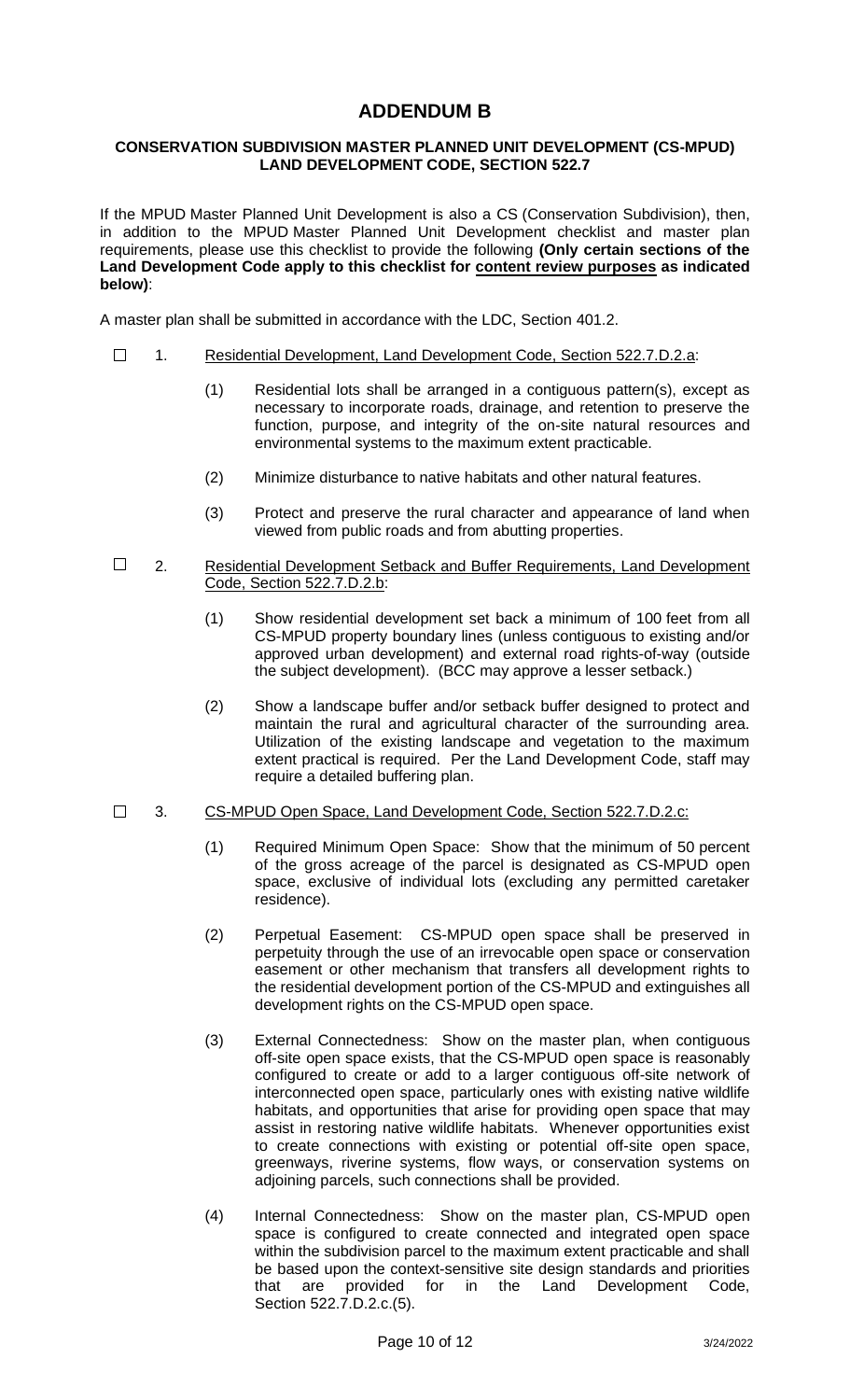- (6) Permitted Uses: Show the uses within the CS-MPUD open space (uses described in Land Development Code, Section 522.7.B).
- (7) CS-MPUD Open Space Land Management Plan.
- (8) Unless the CS-MPUD open space is maintained as part of an existing bona fide agricultural use, an open space land management plan for the use and maintenance of the open space shall be submitted and approved as a part of the master development plan approval process. When the CS-MPUD open space includes a portion of an existing bona fide agricultural use, that portion of the CS-MPUD open space that is agricultural shall not be required to comply with the CS-MPUD Open Space Land Management Plan. The open space land management plan shall address the following:
	- (a) Ownership.
	- (b) Baseline environmental assessment of the CS-MPUD open space as required in the CS-MPUD application requirements.
	- (c) Detailed action plan addressing the following:
		- (i) Compatibility with the County's study, entitled "Assessment of Measures to Protect Wildlife Habitat in Pasco County and the Pasco County Comprehensive Plan Conservation Element," as amended from time to time, provided the study remains in effect.
		- (ii) Specific responsibilities for the regular and periodic operation and maintenance of open spaces by private entities.
		- (iii) If applicable, plans for restoration of native habitats.
		- (iv) The necessity, purpose, and location of an on-site caretaker, if a caretaker residence is proposed as a permitted use.
		- (v) Performance measures that would include conditions and methods of enforcement of obligations.
- CS-MPUD Street Standards, Land Development Code, Section 522.7.D.2.d.  $\Box$